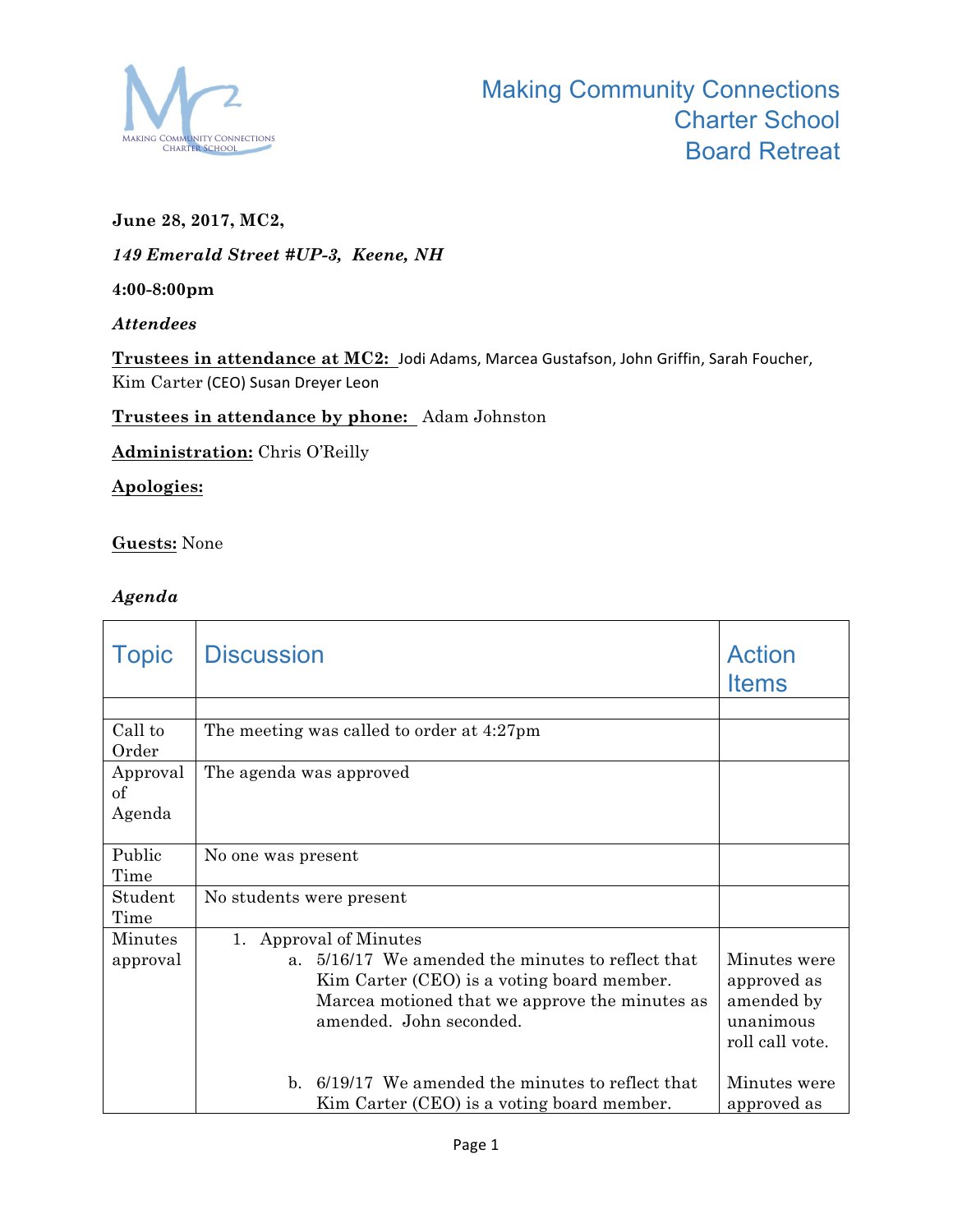

|                               | Sarah moved that we approve the minutes as<br>amended. Marcea seconded. There was no<br>discussion.                                                                                                                                                                                                                                                                                                                                                                                                                                                                                                                                                                                                                                                                                                                                                                                                                                                                                                                                         | amended by<br>unanimous<br>roll call vote                           |
|-------------------------------|---------------------------------------------------------------------------------------------------------------------------------------------------------------------------------------------------------------------------------------------------------------------------------------------------------------------------------------------------------------------------------------------------------------------------------------------------------------------------------------------------------------------------------------------------------------------------------------------------------------------------------------------------------------------------------------------------------------------------------------------------------------------------------------------------------------------------------------------------------------------------------------------------------------------------------------------------------------------------------------------------------------------------------------------|---------------------------------------------------------------------|
| Old<br><b>Business</b>        | No old business                                                                                                                                                                                                                                                                                                                                                                                                                                                                                                                                                                                                                                                                                                                                                                                                                                                                                                                                                                                                                             |                                                                     |
| <b>New</b><br><b>Business</b> | MC2 Manchester lease extension<br>a.<br>John reviewed the proposed extension to the<br>lease agreement on Rogers St. which expires on<br>June $30th$ . The landlord is willing to extend the<br>lease on a temporary basis to March $31st$ or<br>earlier if the Union Leader building is available<br>for our move. John recommends adding the line<br>"Whichever should first occur" to cover this<br>probability. John moved that the board allow<br>Kim to negotiate a lease extension substantially<br>on the terms of the current lease agreement and<br>provided that it ends on March 31 <sup>st</sup> , 2018. Adam<br>Seconded the motion. There was no further<br>discussion.<br>b. FY18 Budget<br><b>Budget Overview</b><br>Kim explained the differences in this year and<br>last year's process for building a budget—moving<br>from an annual enrollment number to a quarter-<br>based system—and we discussed how special<br>education reimbursement is working out across<br>districts and reminded us that Chris is working | This motion<br>was<br>unanimously<br>approved by<br>roll call vote. |
|                               | on a good process within the Monadnock Region.<br>Kim shared the sending district data with the<br>board. As per our prior discussions, employees<br>who have been with us for a year or more got a<br>3% increase.<br><b>Compensation for CEO &amp; Business Manager</b><br>Kim proposes that the Business Manager<br>position should move from a compensation level<br>of \$20,000 to \$30,000. The CEO and Business<br>manager propose that the CEO salary move from<br>\$30,000 to \$50,000. The argument for both<br>moves is that neither position would be<br>replaceable at current levels. Kim recused                                                                                                                                                                                                                                                                                                                                                                                                                             |                                                                     |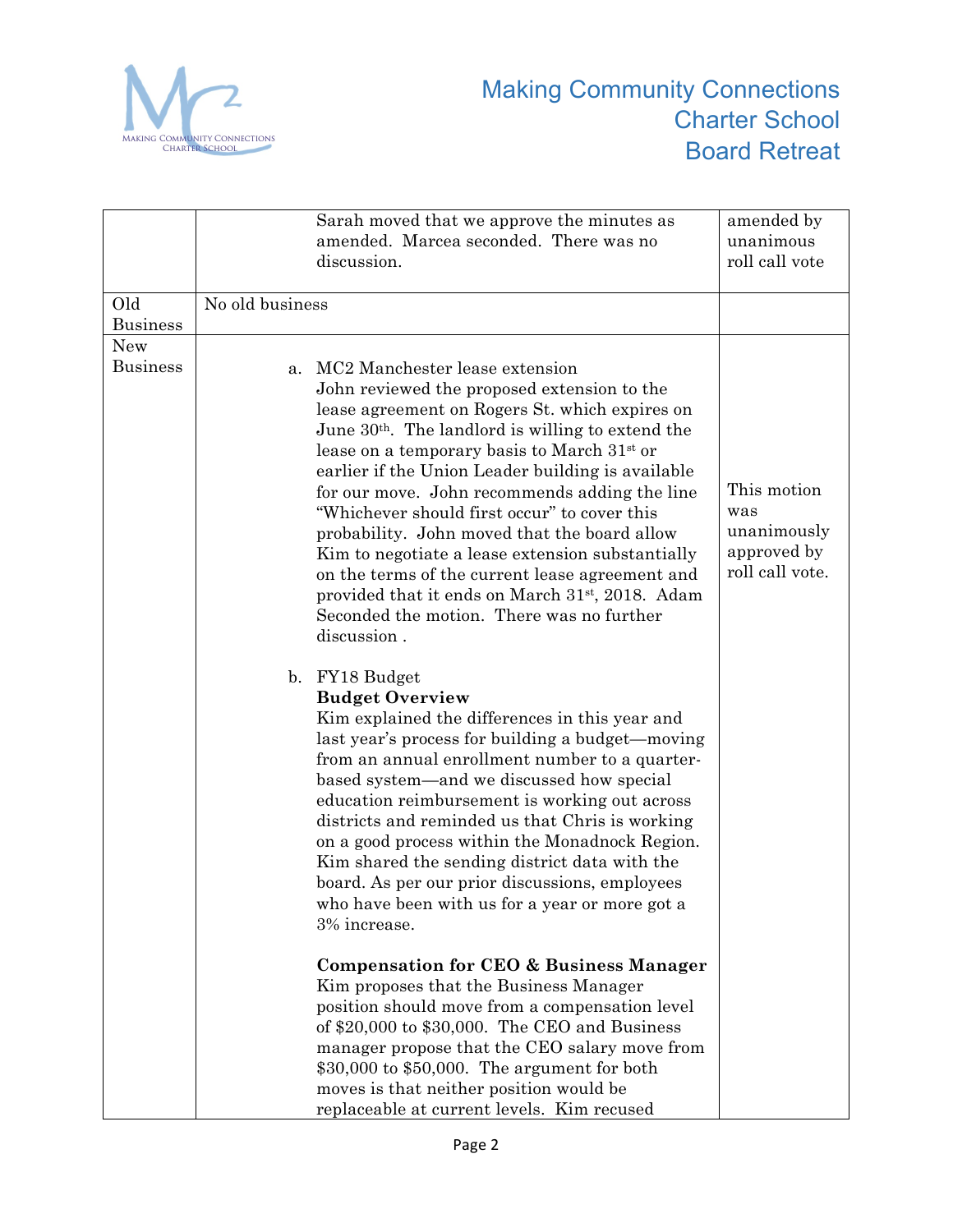

|                  | herself from this discussion and the board<br>discussed the merits of the raises with a<br>particular focus on replacement costs for CEO<br>and Business Manager as measured against<br>typical public school salaries. We agreed that we<br>need to begin moving towards parity for these<br>jobs within our organization, and so we accepted<br>the proposed raise for the Business Manager and<br>increased the proposed compensation for the<br>CEO to \$55,000. Marcea moved that we increase<br>the business manager's salary to \$33,000 and the<br>$CEO's$ salary to \$55,000. | This was<br>approved by<br>unanimous<br>roll call vote |
|------------------|----------------------------------------------------------------------------------------------------------------------------------------------------------------------------------------------------------------------------------------------------------------------------------------------------------------------------------------------------------------------------------------------------------------------------------------------------------------------------------------------------------------------------------------------------------------------------------------|--------------------------------------------------------|
|                  | Kim rejoined the meeting to share additional<br>budget information before we make the final<br>motion.                                                                                                                                                                                                                                                                                                                                                                                                                                                                                 |                                                        |
|                  | Kim left the meeting again and Chris was asked<br>to step out for a few minutes.                                                                                                                                                                                                                                                                                                                                                                                                                                                                                                       |                                                        |
|                  | Adam proposed that the board authorize a \$3,000<br>each bonus for CEO, Business Manager,<br>Manchester Site Leader and Monadnock Site<br>leader to be dispensed in September once student<br>adequacy payments are distributed. Marcea<br>seconded.                                                                                                                                                                                                                                                                                                                                   | This was<br>approved by<br>unanimous<br>roll call vote |
|                  | Marcea moved that we also offer a \$3,000 bonus<br>to Elizabeth Cardine in her role as Master<br>Teacher. John Seconded.                                                                                                                                                                                                                                                                                                                                                                                                                                                               | This was<br>approved by<br>unanimous<br>roll call vote |
|                  | John moved to approve the budget as amended<br>for fiscal year 2018. Sarah seconded.                                                                                                                                                                                                                                                                                                                                                                                                                                                                                                   | This was<br>approved by<br>unanimous<br>roll call vote |
| Board<br>Retreat | <b>Board Retreat</b><br><b>Start of Fiscal Year Items</b><br>We agree that from now on we will do the following<br>routinely at the start of the fiscal year.<br>• conflict of interest statements<br>• board renewals<br>· criminal background checks (if needed)                                                                                                                                                                                                                                                                                                                     |                                                        |